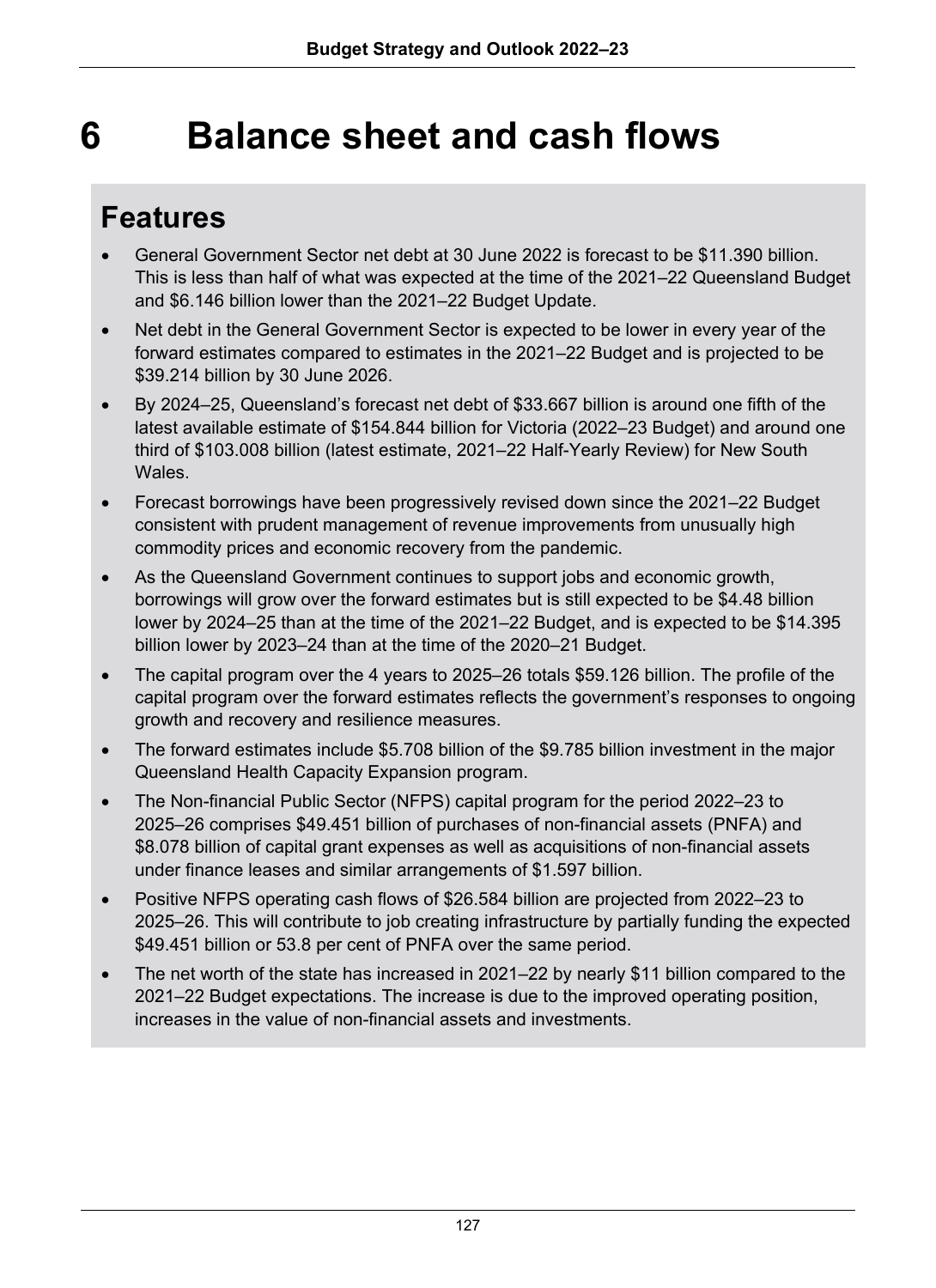## **6.1 Overview**

The balance sheet shows the projected assets, liabilities and net worth of the General Government Sector as at 30 June each year. A resilient balance sheet provides the government with the capacity to respond to immediate financial and economic events, such as those brought about by the prolonged COVID-19 variant outbreaks and the severity of recent natural disasters.

With a strong balance sheet supporting the government's targeted response to these events, the economy continues to recover and grow and to assist Queenslanders in their time of need.

The cash flow statement shows the expected cash flows of the General Government Sector during each financial year of the forward estimates. While the operating statement is reported in accrual terms—that is, when revenues and expenses are recognised—the cash flow statement is reported in cash terms—that is, when revenues are received, and payments are made.

The largest differences between cash and accrual accounting relate to depreciation and defined benefit superannuation.

## **6.2 Balance sheet**

Table 6.1 summarises the key balance sheet aggregates for the General Government Sector.

|                                            | $2021 - 22$<br><b>Budget</b><br>\$ million | $2021 - 22$<br>Est. Act.<br>\$ million | $2022 - 23$<br><b>Budget</b><br>\$ million | $2023 - 24$<br><b>Projection</b><br>\$ million | 2024-25<br><b>Projection</b><br>\$ million | 2025-26<br><b>Projection</b><br>\$ million |
|--------------------------------------------|--------------------------------------------|----------------------------------------|--------------------------------------------|------------------------------------------------|--------------------------------------------|--------------------------------------------|
| <b>Financial assets</b>                    | 68,047                                     | 71,422                                 | 76,000                                     | 79,258                                         | 81,025                                     | 82,713                                     |
| Non-financial assets                       | 250,163                                    | 255,104                                | 261,316                                    | 267,523                                        | 274,301                                    | 280,154                                    |
| <b>Total assets</b>                        | 318,210                                    | 326,526                                | 337,316                                    | 346,781                                        | 355,326                                    | 362,867                                    |
| <b>Borrowings</b>                          | 65,041                                     | 58,215                                 | 66,459                                     | 74,224                                         | 81,102                                     | 87,284                                     |
| Advances                                   | 1,432                                      | 847                                    | 1,745                                      | 2,714                                          | 2,736                                      | 2,793                                      |
| Superannuation liability                   | 22,686                                     | 24,810                                 | 24,069                                     | 22,484                                         | 21,106                                     | 20,076                                     |
| Other provisions and<br>liabilities        | 25,877                                     | 28,721                                 | 28,790                                     | 28,345                                         | 28,356                                     | 28,477                                     |
| <b>Total liabilities</b>                   | 115,037                                    | 112,592                                | 121,062                                    | 127,767                                        | 133,300                                    | 138,629                                    |
| <b>Net worth</b>                           | 203,174                                    | 213,934                                | 216,254                                    | 219,014                                        | 222,026                                    | 224,237                                    |
| <b>Net financial worth</b>                 | (46, 989)                                  | (41, 170)                              | (45,062)                                   | (48, 509)                                      | (52, 275)                                  | (55, 916)                                  |
| <b>Net financial liabilities</b>           | 69,847                                     | 61,473                                 | 67,517                                     | 72,848                                         | 77,733                                     | 82,416                                     |
| Net debt                                   | 24,750                                     | 11,390                                 | 19,772                                     | 27,603                                         | 33,667                                     | 39,214                                     |
| Note:                                      |                                            |                                        |                                            |                                                |                                            |                                            |
| Numbers may not add due to rounding.<br>1. |                                            |                                        |                                            |                                                |                                            |                                            |

Table 6.1 **General Government Sector – summary of budgeted balance sheet<sup>1</sup>**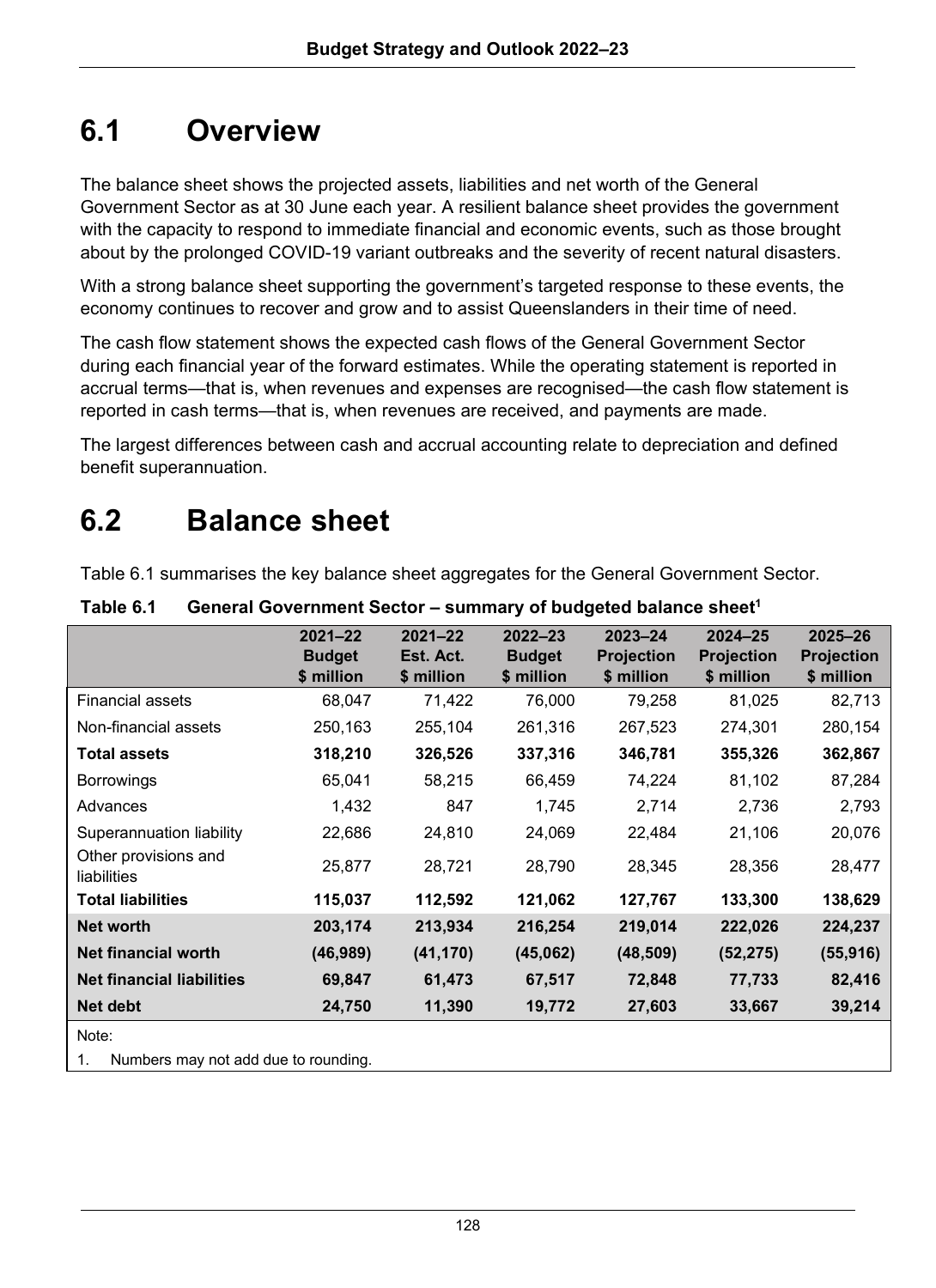### **6.2.1 Financial assets**

The major categories of financial assets are investments, loans and placements and investments in other public sector entities. Investments, loans and placements incorporate investments held to meet future liabilities, including superannuation and insurance, as well as investments relating to the Queensland Future Fund (QFF) – Debt Retirement Fund (DRF) which have a positive impact on the state's ratings metrics. The General Government Sector holds the equity in the state's public enterprises, principally the shareholding in government-owned corporations (GOCs) but also Public Financial Corporations like Queensland Treasury Corporation (QTC), in much the same manner as the parent or holding company in a group of companies.

Total financial assets of \$71.422 billion are estimated for 2021–22, \$3.375 billion higher than published in the 2021–22 Budget. Investments, loans and placements have increased by \$5.946 billion since the 2021–22 Budget, predominantly due to positive market value adjustments on financial assets in 2020–21 and investing to support Queensland's energy transformation and deliver affordable, reliable and clean energy for Queenslanders.

This is partially offset by a deterioration in the value of investments in GOCs, largely driven by unrealised market value effects of hedging contracts, the impact of which is expected to reverse as these contracts unwind in subsequent years.

As the value of GOCs recover along with dividends receivable, total financial assets are expected to increase by \$4.578 billion to \$76 billion by 30 June 2023. Further increases in the value of public enterprises and expected returns on investments, mean financial assets will continue to grow over the forward estimates and are projected to be \$82.713 billion by 30 June 2026.

Chart 6.1 shows forecast General Government Sector financial assets by category at 30 June 2023.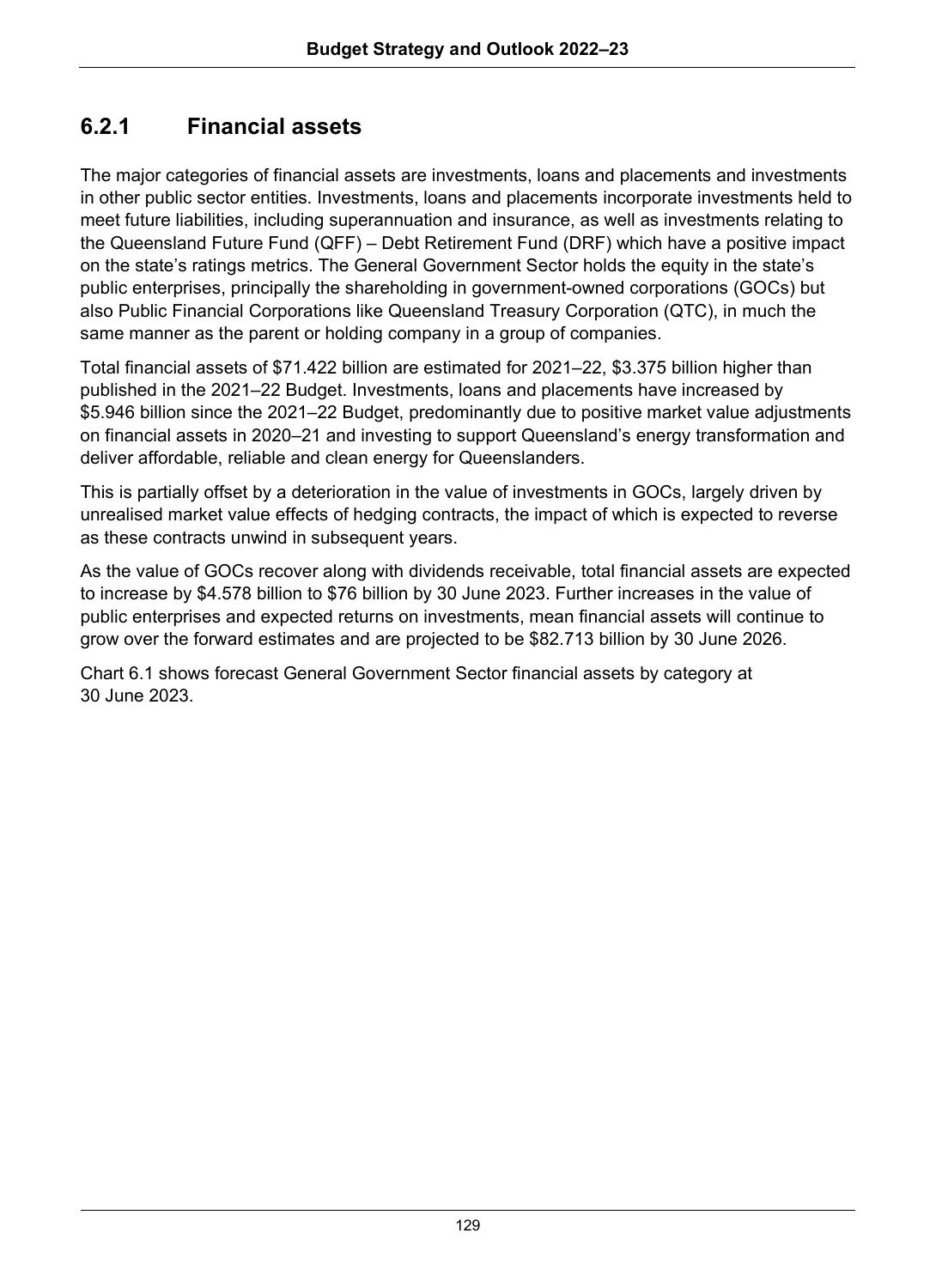

**Chart 6.1 Forecast General Government Sector financial assets by category, at 30 June 2023**

### **6.2.2 Non-financial assets**

General Government Sector non-financial assets are estimated to be \$255.104 billion at 30 June 2022, \$4.941 billion higher than expected in the 2021–22 Budget.

Non-financial assets in 2022–23 are expected to increase by a further \$6.212 billion to be \$261.316 billion at 30 June 2023.

Total non-financial assets at 30 June 2023 consist primarily of land and other fixed assets of \$254.571 billion, the majority of which are roads, schools, hospitals and other infrastructure. Other non-financial assets of \$6.745 billion held by the state include prepayments and deferred income tax assets relating to GOCs.

General Government Sector capital expenditure for 2022–23 is forecast to be \$11.405 billion, which comprises \$8.478 billion of PNFA and \$2.927 billion of capital grant expenses. In addition, acquisitions of non-financial assets under finance leases and similar arrangements are forecast to be \$809 million, bringing the total General Government Sector capital program for 2022–23 to \$12.214 billion.

Over the 4 years to 2025–26, General Government Sector capital expenditure is forecast to be \$44.463 billion, which comprises \$36.287 billion of PNFA and \$8.176 billion of capital grant expenses. Acquisitions of non-financial assets under finance leases and similar arrangements are forecast to be \$1.319 billion, bringing the total General Government Sector capital program over the period to \$45.782 billion.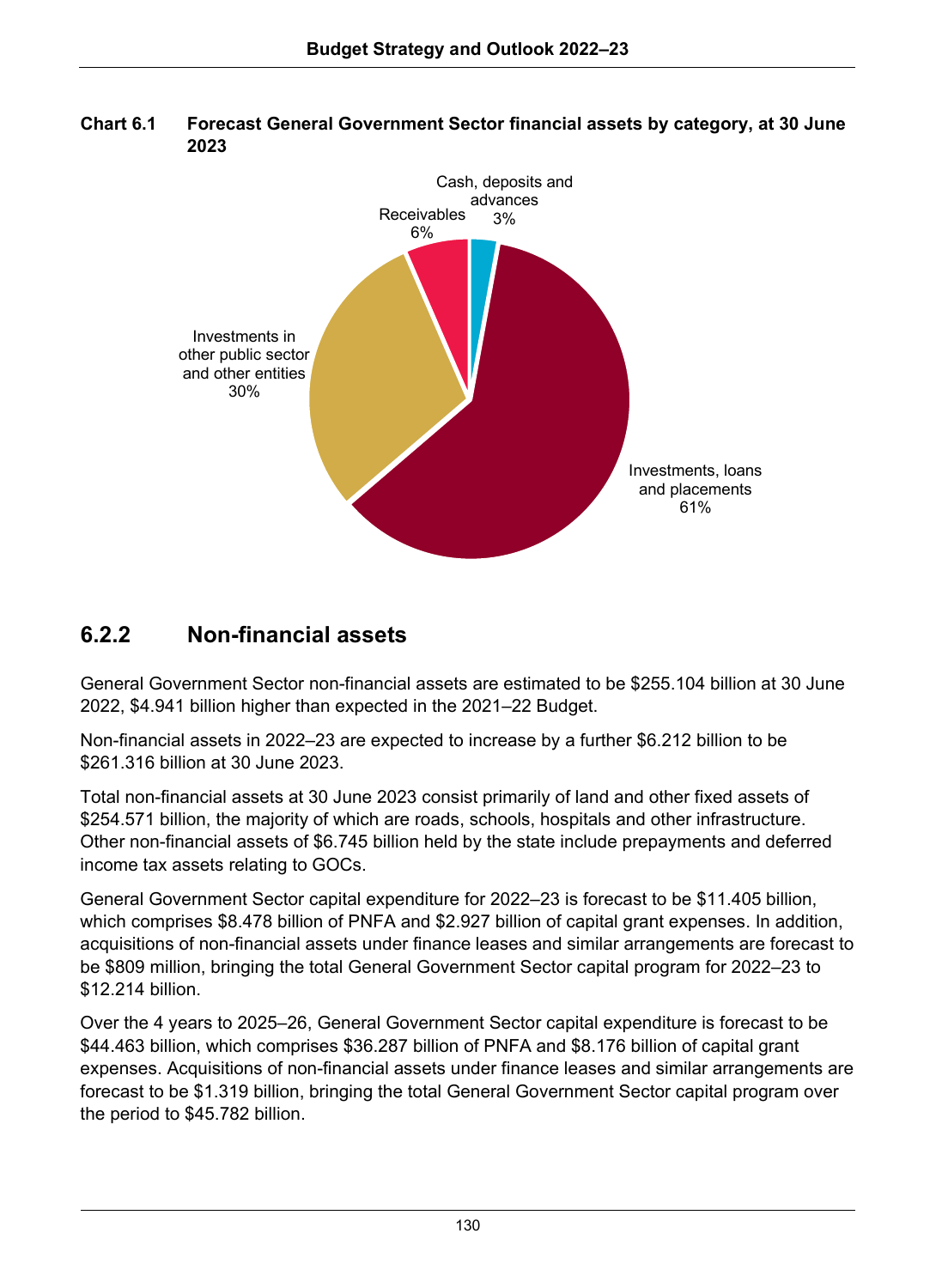Over the forward estimates, the government will spend \$5.708 billion as part of the Queensland Health Capacity Expansion program, invest approximately an additional \$1 billion for construction of new schools and critical infrastructure upgrades, and continue its substantial ongoing investment in transformative transport infrastructure to support population growth as the region plans for the delivery of the Brisbane 2032 Olympic and Paralympic Games.

The finance leases and similar arrangements are mainly in relation to Public Private Partnerships (PPPs). PPPs totalling \$2.570 billion over the period 2021–22 to 2025–26 includes the Tunnel, Stations and Development components of Cross River Rail.

The current estimate of the capital program over the 4 years to 2025–26 is \$59.126 billion. The PNFA by the NFPS over this period are forecast to be \$49.451 billion. With capital grant expenses of \$8.078 billion, this brings total capital expenditure to \$57.529 billion. In addition to this, acquisitions of non-financial assets under finance leases and similar arrangements of \$1.597 billion bring the total capital program over the period to \$59.126 billion.

## **6.2.3 Liabilities**

#### **General Government Sector**

Total General Government Sector liabilities are estimated to be \$112.592 billion at 30 June 2022, a decrease of \$2.445 billion since 2021–22 Budget, predominantly due to lower than expected borrowings offset in part by higher superannuation estimates and higher insurance provisions rolling forward from 30 June 2021.

Total liabilities are expected to increase by \$8.470 billion in 2022–23 to be \$121.062 billion. General Government Sector borrowing with QTC will increase by \$8.402 billion in 2022–23, to be \$58.853 billion. This is \$8.257 billion lower than the comparable 2021–22 Budget estimate for 2022–23. General Government Sector borrowing with QTC is then forecast to grow over the forward estimates as the state invests in job creating infrastructure projects.

By 2024–25, borrowing with QTC is expected to reach \$73.338 billion, \$4.423 billion lower than expected in the 2021–22 Budget. In 2025–26, total borrowing with QTC will increase by \$7.284 billion to \$80.622 billion.

The defined benefit superannuation liability is projected to be \$24.810 billion at 30 June 2022, \$2.124 billion higher than expected in the 2021–22 Budget. This is predominantly due to a change in actuarial assumptions. By 30 June 2023 the superannuation liability is projected to be \$24.069 billion and is expected to continue to decline over the forward estimates as bond rates continue to recover, and members of the defined benefit fund retire. The fund has been closed to new entrants since 2008.

The composition of the General Government Sector's forecast liabilities at 30 June 2023 is illustrated in Chart 6.2.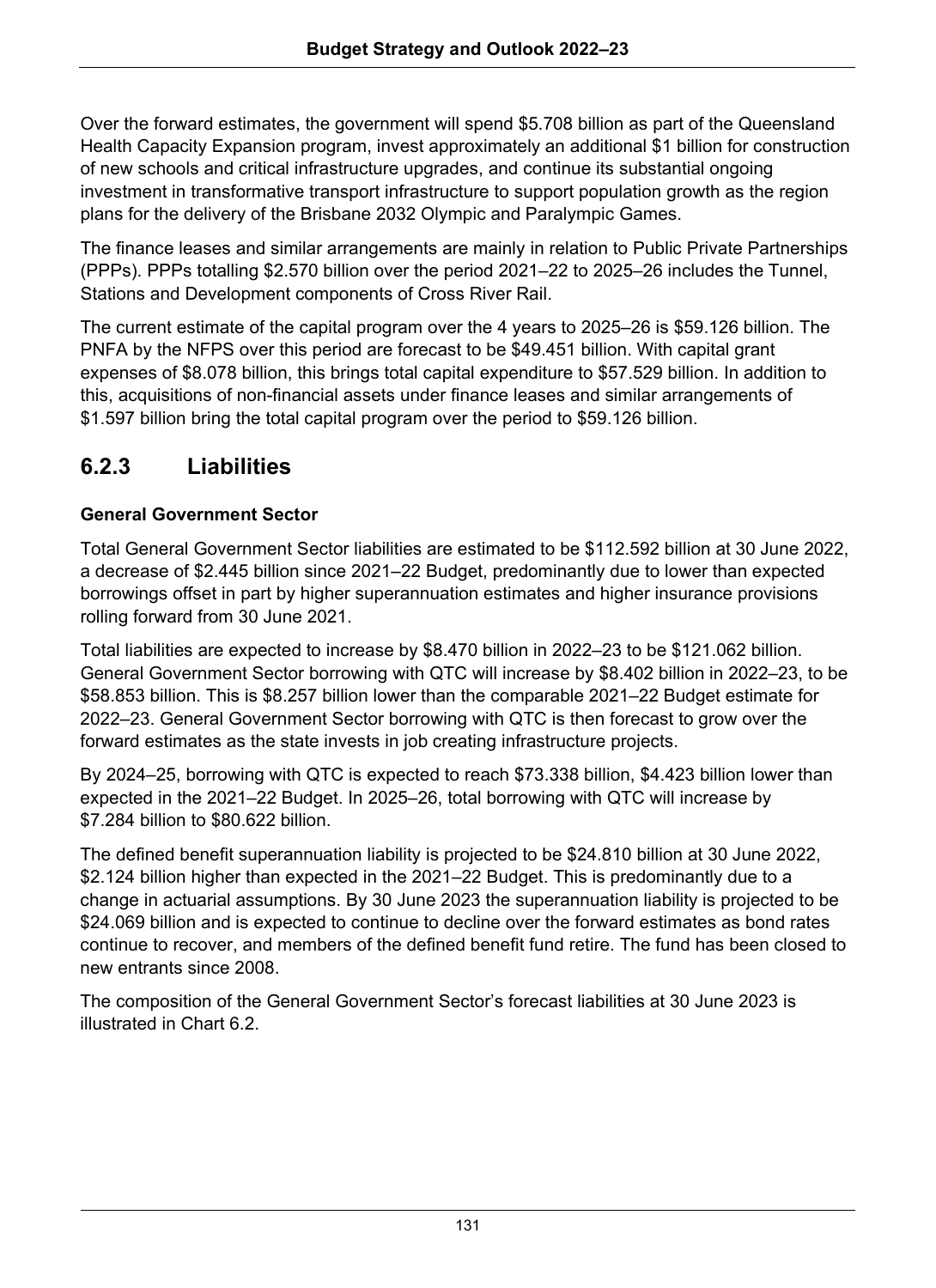

#### **Chart 6.2 Forecast General Government Sector liabilities by category, at 30 June 2023**

#### **Non-financial Public Sector borrowing**

The NFPS is a consolidation of the General Government and PNFC sectors, with transactions between these sectors eliminated.

PNFC debt is primarily held by GOCs and is supported by income-generating assets including key pieces of economic infrastructure.

NFPS borrowing is expected to be \$106.774 billion by 30 June 2022, roughly in line with expectations in the 2021–22 Budget. Within the NFPS borrowing, derivative liabilities are estimated to be \$5.841 billion higher than expected in the 2021–22 Budget. This increase largely relates to the electricity GOCs, due to movements in the value of hedging contracts entered into prior to an upward shift in market conditions. These liabilities are expected to reverse as these contracts unwind in subsequent years as electricity is delivered.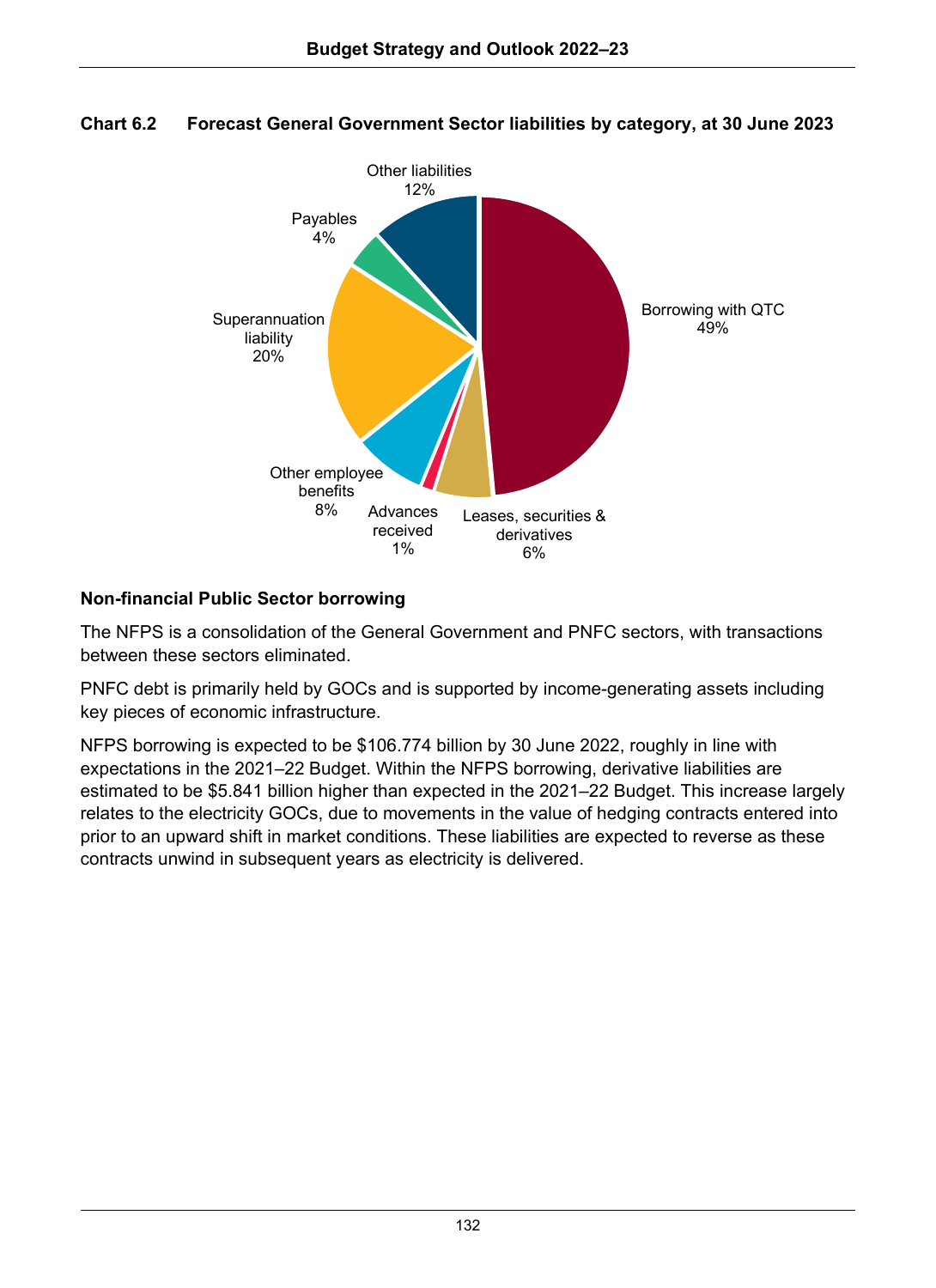## **Box 6.1 Improvement in NFPS debt**

Since the 2020–21 Budget, there has been a continued improvement in debt requirements. This has occurred over a period when the government committed to prioritising health outcomes throughout the COVID-19 pandemic and supported the state's economic recovery response.

Chart 6.3 shows how in 2023–24, borrowings for the NFPS are \$13.004 billion lower than forecast at the time of the 2020–21 Budget.

Since the 2020–21 Budget, over the period 2019–20 to 2023–24, the lower borrowing requirements have resulted in a lower interest expense cost of more than \$210 million.



**Chart 6.3 Non-financial Public Sector borrowings by budget**

Table 6.2 provides the total NFPS borrowing projections to 2025–26 where it is expected to reach \$128.595 billion as the state continues to invest in job creating infrastructure, partially funded through operating cash flows.

| $I$ unic v.a<br><b>NON-INTERNATIONALLY AND CONTRACT DOMINING</b> EVER THE TO EVER THE |                                        |                                            |                                                |                                                |                                                |  |
|---------------------------------------------------------------------------------------|----------------------------------------|--------------------------------------------|------------------------------------------------|------------------------------------------------|------------------------------------------------|--|
|                                                                                       | $2021 - 22$<br>Est. Act.<br>\$ million | $2022 - 23$<br><b>Budget</b><br>\$ million | $2023 - 24$<br><b>Projection</b><br>\$ million | $2024 - 25$<br><b>Projection</b><br>\$ million | $2025 - 26$<br><b>Projection</b><br>\$ million |  |
| Borrowing with QTC                                                                    | 92,599                                 | 100.553                                    | 107.847                                        | 114.632                                        | 121,533                                        |  |
| Leases and other similar<br>arrangements                                              | 7,898                                  | 7.711                                      | 8.076                                          | 7.975                                          | 6,812                                          |  |
| Securities and derivatives                                                            | 6.277                                  | 2.521                                      | 795                                            | 352                                            | 251                                            |  |
| <b>Total borrowings</b>                                                               | 106,774                                | 110,786                                    | 116,719                                        | 122.958                                        | 128,595                                        |  |
| Note:                                                                                 |                                        |                                            |                                                |                                                |                                                |  |
| Numbers may not add due to rounding.                                                  |                                        |                                            |                                                |                                                |                                                |  |

|  | Table 6.2 Non-financial Public Sector borrowings 2021-22 to 2025-26 <sup>1</sup> |  |  |  |  |
|--|----------------------------------------------------------------------------------|--|--|--|--|
|--|----------------------------------------------------------------------------------|--|--|--|--|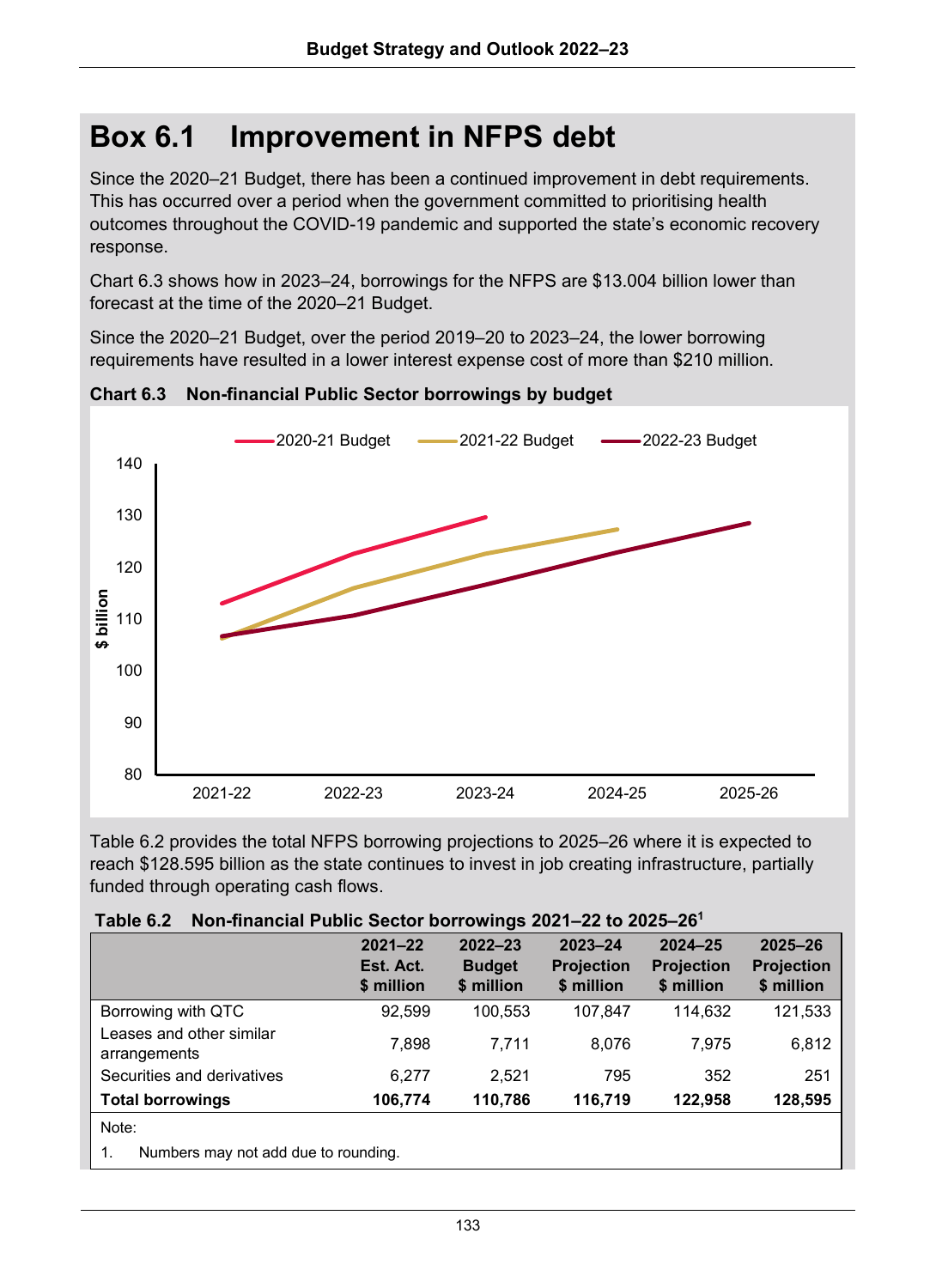### **6.2.4 Net debt**

Net debt is the sum of borrowing and advances received, less the sum of cash and deposits, advances paid and investments, loans and placements.

Net debt excludes certain assets and liabilities, such as superannuation and insurance liabilities. However, it still indicates the soundness of the government's fiscal position, as high levels of net debt will require servicing through interest payments and limit flexibility to adjust expenditure.

Net debt for the General Government Sector in 2021–22 is estimated to be \$11.390 billion, \$13.360 billion lower than expected in the 2021–22 Budget. The lower net debt is predominantly the result of improved operating cash flows in 2021–22, and lower net debt rolling forward from the 2020–21 outcome.

Net debt is lower in every year than estimated in the 2021–22 Budget and by 2024–25 is estimated to be \$8.906 billion lower than the 2021–22 Budget.

### **6.2.5 Net financial liabilities**

Net financial liabilities are total liabilities, less financial assets other than equity instruments in other public sector entities. This measure is broader than net debt as it includes other significant liabilities rather than just borrowings (for example, accrued employee liabilities such as superannuation and long service leave entitlements).

The net financial liabilities of the General Government Sector for 2021–22 are estimated to be \$61.473 billion and estimated to increase by \$6.044 billion by 30 June 2023. This increase is commensurate with the expected increase in borrowings to invest in infrastructure to deliver economic growth and better services for Queenslanders, offset in part by an increase in investments, loans and placements and receivables.

### **6.2.6 Net worth**

The net worth, or equity, of the state is the amount by which the state's assets exceed its liabilities. This is the value of the investment held on behalf of the people of Queensland by public sector entities.

Changes in the state's net worth occur for several reasons including:

- operating surpluses (deficits) that increase (decrease) the government's equity
- revaluation of assets and liabilities as required by accounting standards
- movements in the net worth of the state's investments in the PNFC and Public Financial Corporations sectors
- gains or losses on disposal of assets where the selling price of an asset is greater (less) than its value in an agency's accounts, the resultant profit (loss) affects net worth.

General Government Sector net worth was \$209.625 billion at 30 June 2021. It is expected to increase to \$213.934 billion in 2021–22, nearly \$11 billion higher than expected in the 2021–22 Budget.